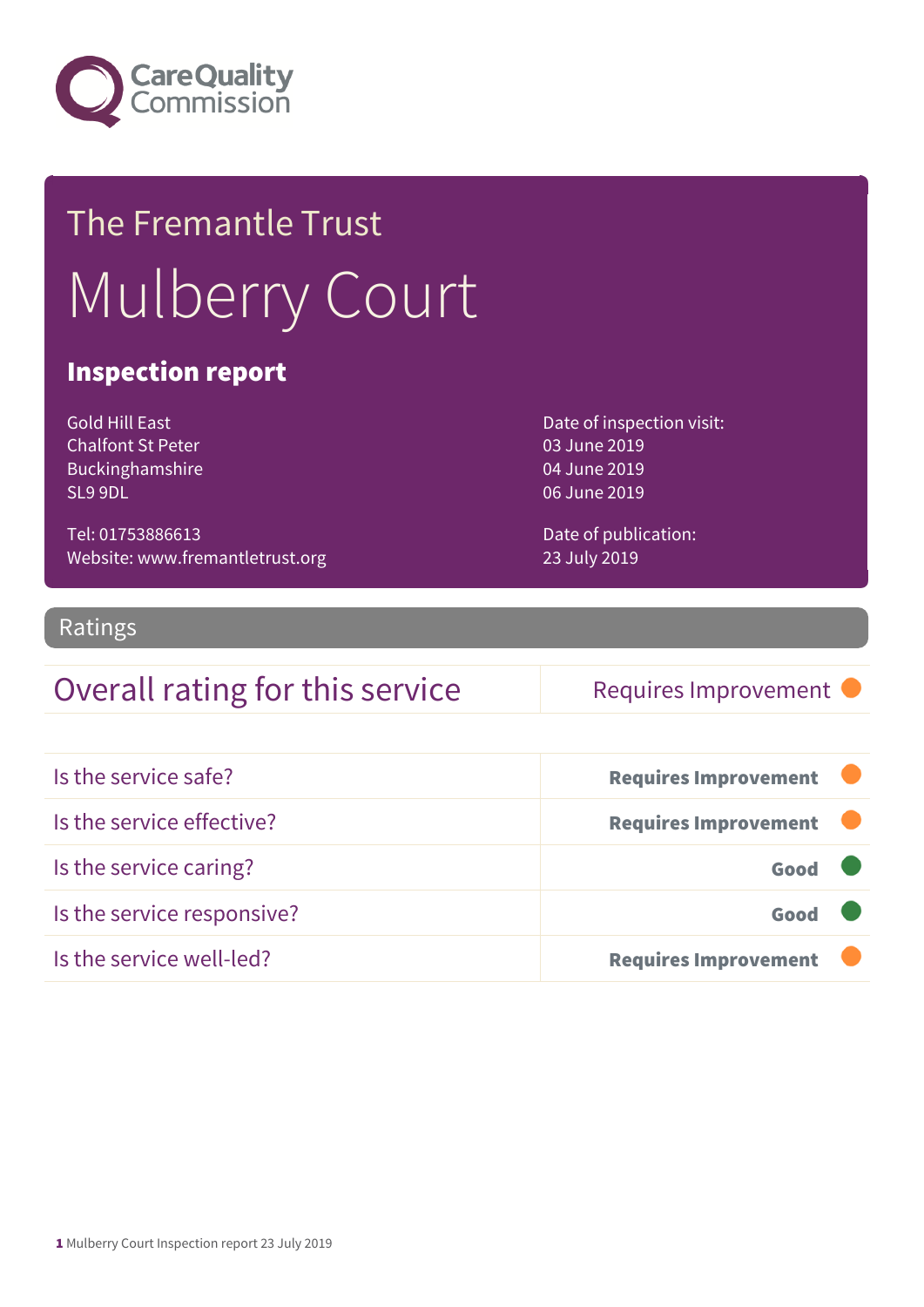### Summary of findings

### Overall summary

#### About the service

Mulberry Court is a residential care home that was providing personal and nursing care to 21 people aged 65 and over at the time of the inspection. The service is registered to accommodate 28 people.

#### People's experience of using this service

We found medicines were not being managed in line with current best practice.

Some people had not received their medicines due to lack of stock. Systems in place had not identified the issues we found in relation to the management of medicines.

Staff received safeguarding training when they first joined the service. Staff we spoke with told us they knew what abuse was and they would report any concerns following the correct procedure. Relatives we spoke with told us their family member was safe living at Mulberry Court.

We looked at records of equipment checks such as slings used for hoisting people. Records of sling checks were not always completed to confirm checks of equipment had been carried out.

Staff did not always receive the training they needed to carry out their role. We saw several members of staffs training had expired. However, we saw the deputy manager had arranged for future training dates following our inspection.

Staff had not always received supervision and appraisals in accordance with the provider's policy. Staff reported, "Although there have been several changes in management the 'core group' are still here. We all support each other."

Some people were being deprived of their liberty for the purpose of receiving care and treatment without lawful authority.

Systems and processes in place, such as regular audits to assess monitor and improve the quality and safety of the service were not effective; they had failed to identify the issues we found during our inspection

Assessments of people's needs were in place, and care and support were reviewed regularly and updated when required. People and their families had completed a life history this included information about choices and preferences.

A registered manager was not in post at the time of our inspection. However, an interim manager was managing the service until a new manager had been appointed.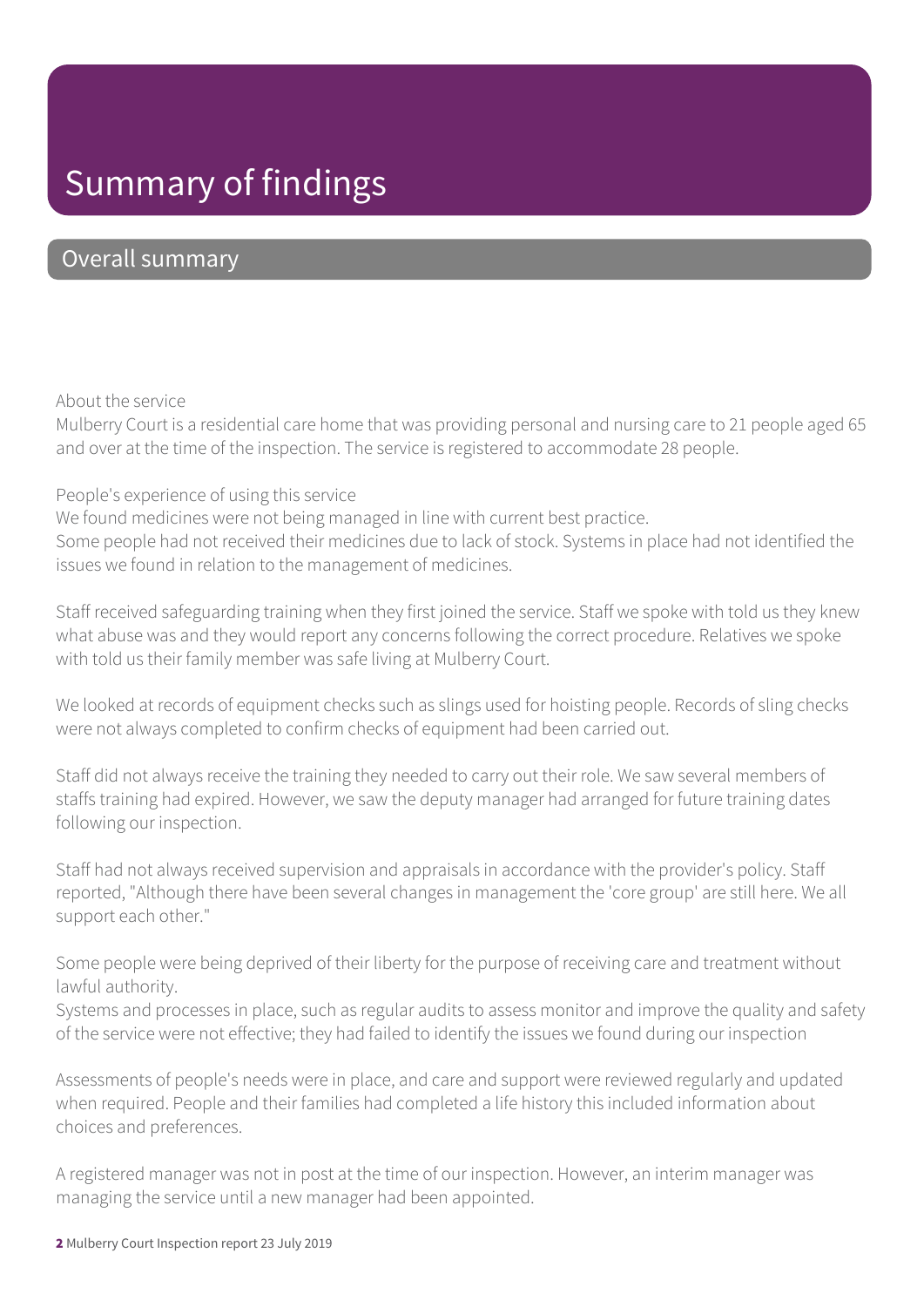People were treated with kindness and compassion. People and relatives praised the staff and said they were happy living at Mulberry Court. People were supported and treated with dignity and respect; and involved as partners in their care.

There was a wide range of activities for people to engage in and to follow their hobbies. The service encouraged people to take active roles in their community. For example, communities visiting the service including a local parish church, local cub scouts, primary schools and the pharmacy to enable people to buy gifts and cosmetics.

#### Rating at last inspection

At the last inspection the service was rated Requires Improvement. The report was published (23 March 2018). The provider completed an action plan after the last inspection to show what they would do and by when to improve.

At this inspection enough improvement had not been made and the provider was still in breach of regulations. We have found evidence that the provider needs to make improvements. Please see the safe, effective and well led sections of this report.

#### Why we inspected

This was a planned inspection based on the rating of the service at the last inspection.

#### Enforcement

We have identified breaches in relation to safe care and treatment, staffing, good governance and unlawfully depriving people of their liberty.

Please see the action we have told the provider to take at the end of this report.

#### Follow up

We will meet with the provider following this report being published to discuss how they will make changes to ensure they improve their rating to at least good. We will work with the local authority to monitor progress. We will return to visit as per our re-inspection programme. If we receive any concerning information we may inspect sooner.

For more details, please see the full report which is on the CQC website at www.cqc.org.uk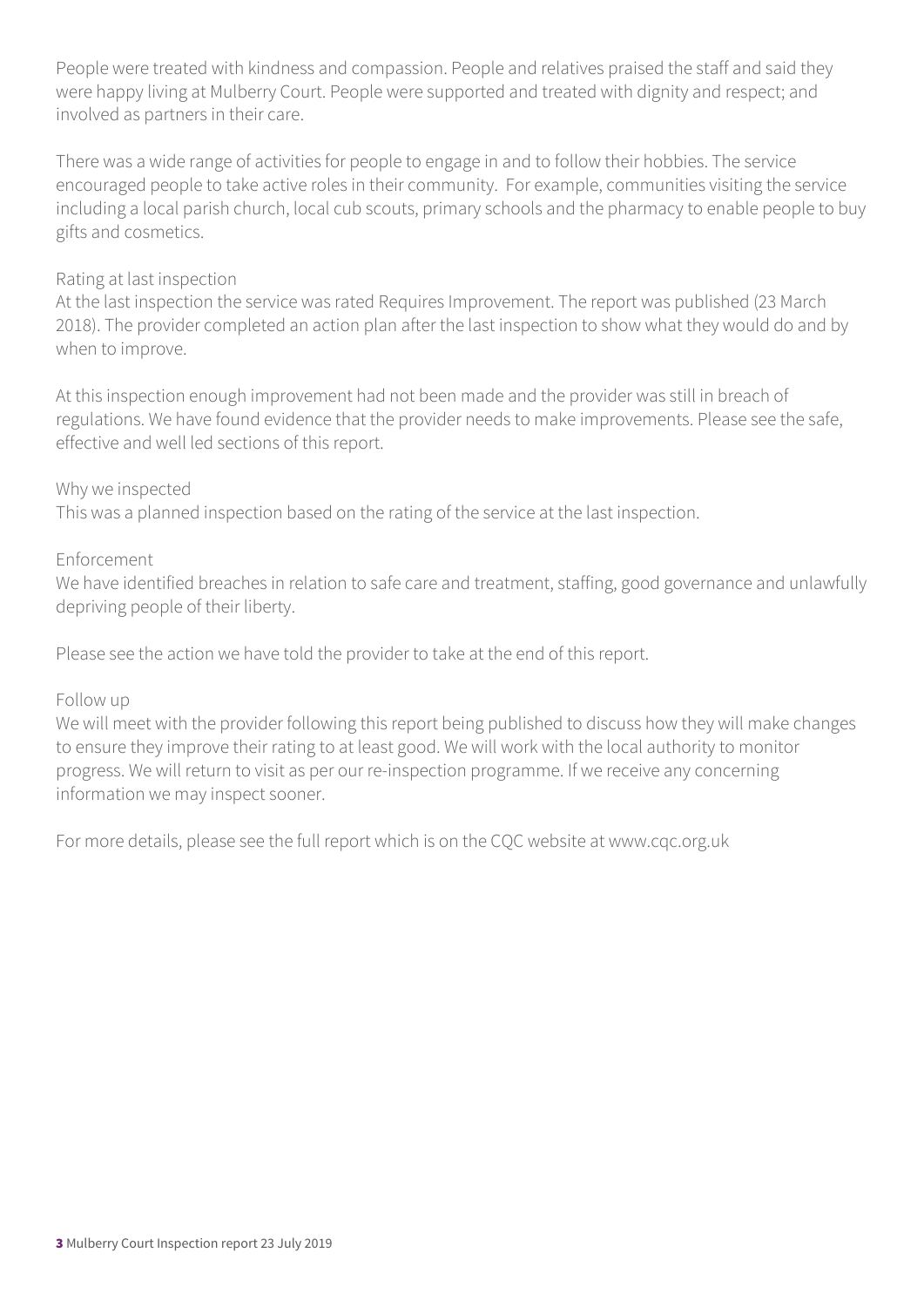### The five questions we ask about services and what we found

We always ask the following five questions of services.

| Is the service safe?                          | <b>Requires Improvement</b> |
|-----------------------------------------------|-----------------------------|
| The service was not always safe               |                             |
| Details are in our Safe findings below.       |                             |
| Is the service effective?                     | <b>Requires Improvement</b> |
| The service was not always effective          |                             |
| Details are in our Effective findings below.  |                             |
| Is the service caring?                        | Good                        |
| The service was caring                        |                             |
| Details are in our Caring findings below.     |                             |
| Is the service responsive?                    | Good                        |
| The service was responsive                    |                             |
| Details are in our Responsive findings below. |                             |
| Is the service well-led?                      | <b>Requires Improvement</b> |
| The service was not always well-led           |                             |
| Details are in our Well-Led findings below.   |                             |
|                                               |                             |
|                                               |                             |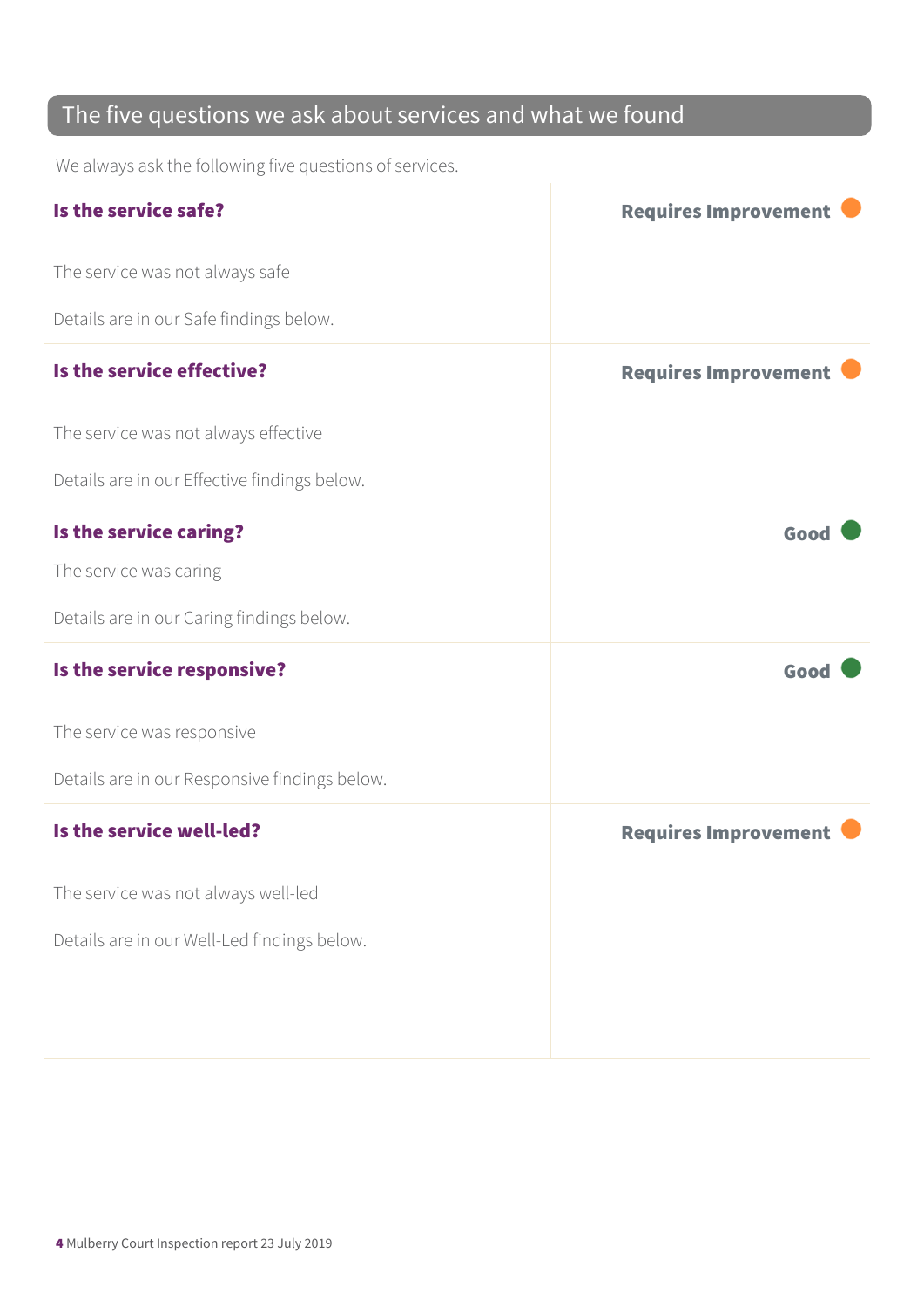

# Mulberry Court Detailed findings

### Background to this inspection

#### The inspection

We carried out this inspection under Section 60 of the Health and Social Care Act 2008 (the Act) as part of our regulatory functions. This inspection was planned to check whether the provider was meeting the legal requirements and regulations associated with the Act, to look at the overall quality of the service, and to provide a rating for the service under the Care Act 2014.

Inspection team The inspection was carried out by one inspector.

#### Service and service type

 Mulberry Court is a 'care home'. People in care homes receive accommodation and nursing or personal care as a single package under one contractual agreement. CQC regulates both the premises and the care provided, and both were looked at during this inspection. Mulberry Court accommodates 28 people across two floors each of which has separate adapted facilities. At the time of our inspection there were 21 people receiving care.

The service did not have a manager in post registered with the Care Quality Commission. However, the service had an interim manager who was managing the service until a new registered manager had been appointed. We were told following our inspection that a new manager had been appointed.

#### Notice of inspection

The inspection was unannounced on the first day.

#### What we did

Before the inspection we reviewed the information the provider sent us in the Provider Information Return (PIR). This is information providers are required to send us with key information about their service, what they do well, and improvements they plan to make. This information helps us support our inspections. In addition, we reviewed notifications and safeguarding information that the service had told us about. Statutory notifications are information that the service is legally required to tell us about and included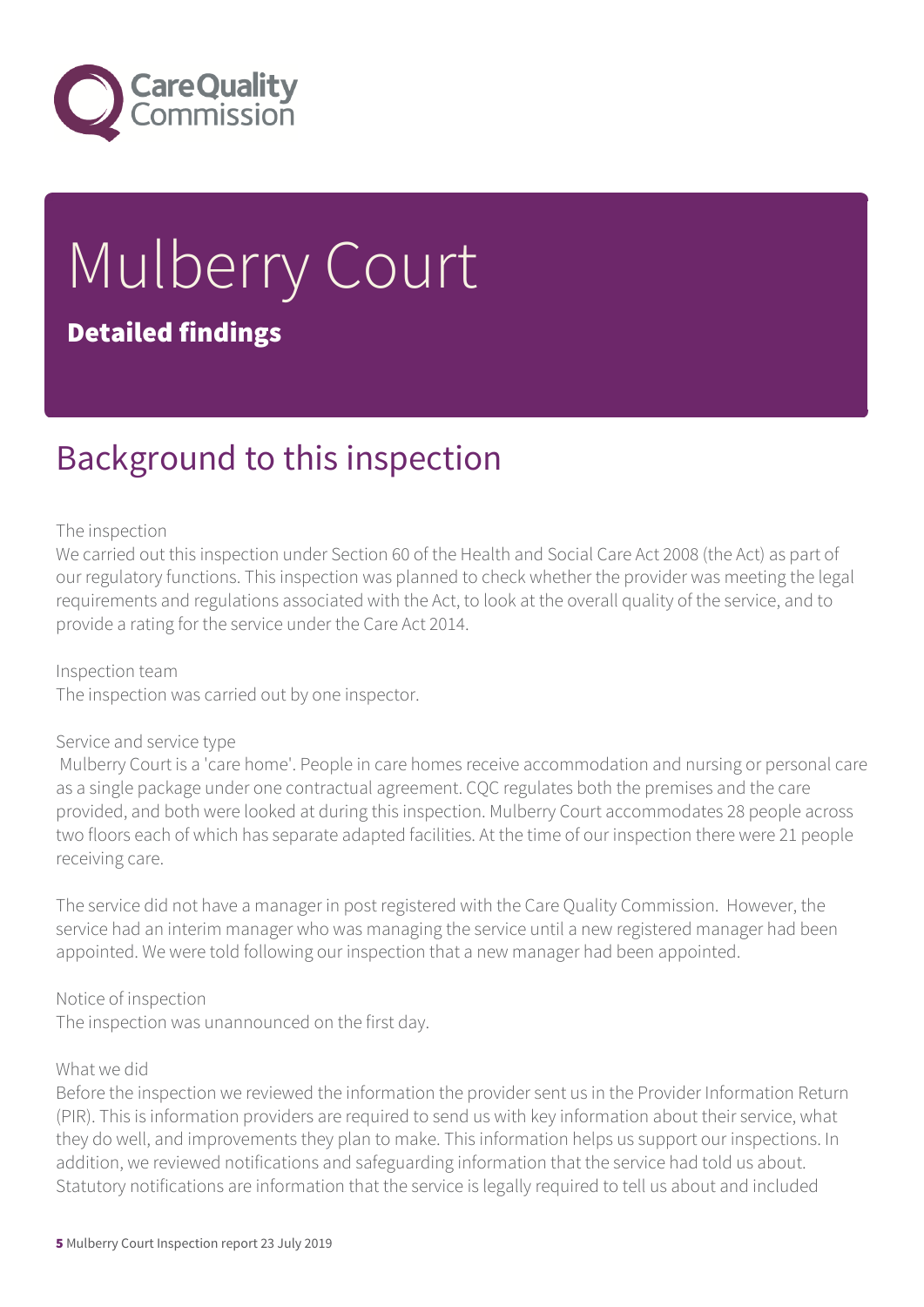significant events such as accidents, injuries and safeguarding notifications.

During the inspection we reviewed each person's medication administration record (MAR) and controlled medicine records. We looked at six people's care records and documentation relating to the records such as food and fluid charts. In addition, we inspected four recruitment files, supervision records, the training matrix and other records relating to the way the service was run.

We spoke with the regional manager, the interim manager, the quality manager, the deputy manager, the assistant manager and several members of the care team. In addition, we spoke with the assistant chef, two visiting families and three people using the service. We completed a Short Observational Framework for Inspecting (SOFI). SOFI is a way of observing care to help us to understand the experience of people who cannot talk with us. We observed meal times and activities carried out.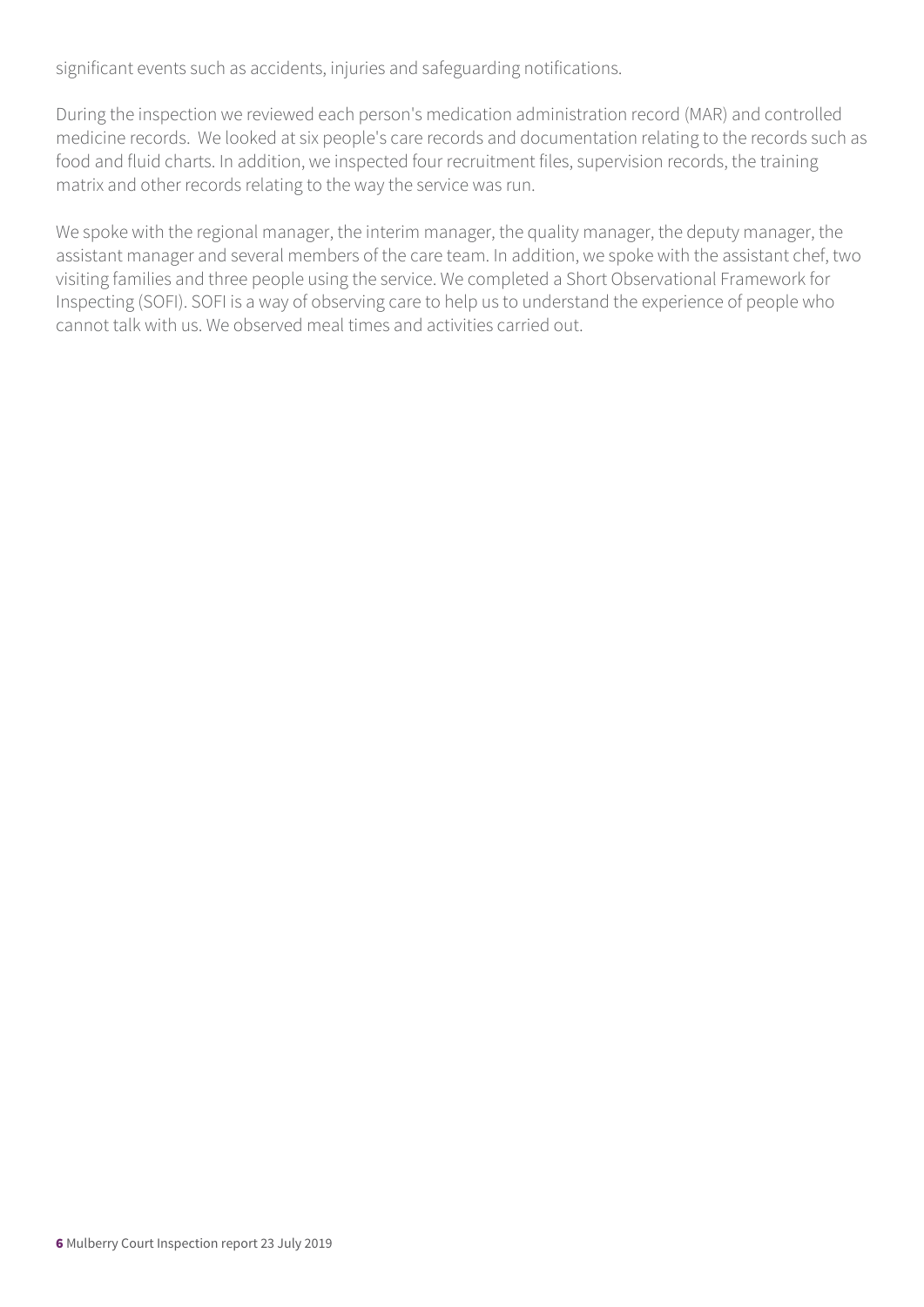### Is the service safe?

### Our findings

Safe – this means we looked for evidence that people were protected from abuse and avoidable harm.

At the last inspection this key question was rated as requires improvement. At this inspection this key question remained the same.

Some aspects of the service were not always safe and there was limited assurance about safety. There was an increased risk that people could be harmed. Regulations may or may not have been met.

#### Using medicines safely

At our last inspection the provider had failed to manage medicines safely. This was in relation to using homely remedies inappropriately. This was a breach of regulation 12 (Safe Care and Treatment) of the Health and Social Care Act 2008 (Regulated Activities) Regulations 2014. During this inspection we found correct procedures were in place and homely remedies were used in accordance with best practice. However, at this inspection we found people had not received their medicines as the prescriber intended.

• The system for ordering medication between the local surgery and the pharmacist was not effective. This meant some people had not received their medicines due to lack of stock. We saw that three people had not received their medicines due to lack of stock.

• The medicines were for treating anxiety, dementia, osteoporosis and iron deficiency. The range of unavailability were from two days up to 10 days.

• This meant people were at risk of their health deteriorating. The provider failed to ensure people received their medicines as the prescriber intended.

People not receiving their medicines as the prescriber intended was a continued breach of Regulation 12 of the Health and Social Care Act 2008 (Regulated Activities) Regulations 2014, Safe care and treatment.

#### Staffing and recruitment

• We inspected staff recruitment files during our inspection and found, with the exception of one file, all the required pre employment checks had been completed to ensure only suitable staff were appointed. The interim manager was taking action to complete the remaining checks for the one staff member identified. All staff files demonstrated that Disclosure and Barring Service (DBS) checks had been carried out. DBS checks enable employers to check an applicant's police record for any convictions that may prevent them from working with vulnerable people.

• We inspected the staffing rota during our inspection and found overall that adequate staffing had been deployed. From our observations during our inspection we saw staff were able to spend time with people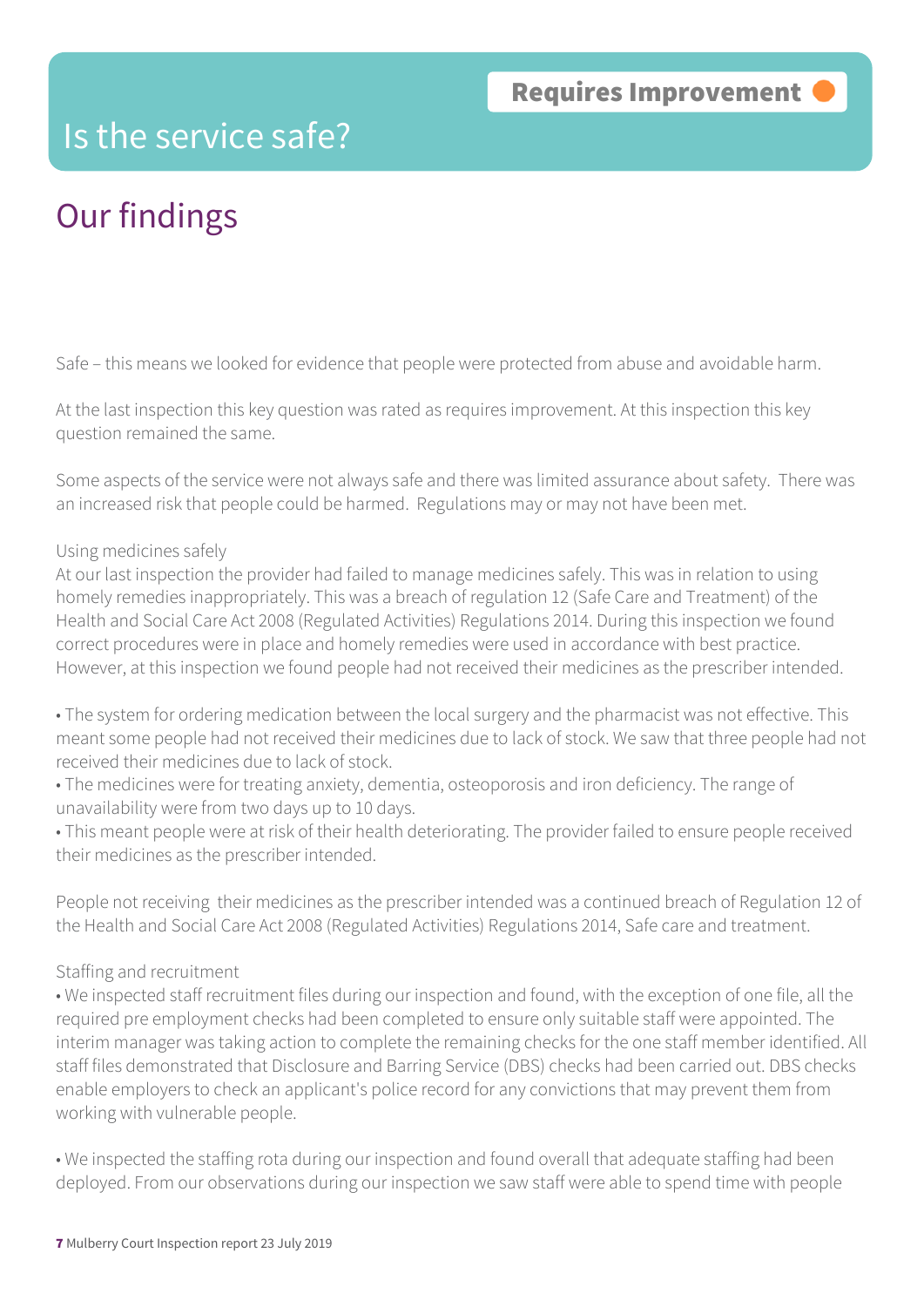without rushing. For example, call bells were answered in good time and the lunchtime experience for people was calm and relaxed. This demonstrated people's needs were being met.

#### Assessing risk, safety monitoring and management

• Risk assessments were in place to reduce the risks to people. These included individual risk assessments for moving and handling, pressure care and nutrition and provided staff with guidance on actions to take to reduce these risks. However, we saw that one person had behaviour that may challenge staff and other people and according to the mental health team, bad smells trigged this behaviour. We did not see this referred to in the person's care plan. However, staff understood what these triggers were and how to manage this risk safely. We discussed this with senior staff who said they would update the care plan to ensure that any agency staff who were unfamiliar with this risk could refer to written guidance.

• We viewed the monthly sling checks and saw these had not always been completed by the team responsible for carrying out sling checks. We also saw a note written on one of the recording checks relating to a person's sling which was not in good order. We asked the team what had been done about the sling and they could not tell us. We asked for this to be investigated. We were assured by senior staff the sling was no longer used to hoist people. Slings are used to move people from one position to another who are unable to safely move themselves. If a sling is damaged or in need of repair the person would be at risk of falling from the sling and injuring themselves.

### Preventing and controlling infection

•.The service recently had an outbreak of an infection and the home was closed to visitors to prevent the spread of the infection. The service followed good practice guidelines and advice from the public health authority to safely manage this outbreak. .

• Staff had access to personal protective equipment (PPE) such as disposable aprons and gloves, we saw these were used by staff when supporting people with personal care.

• Domestic staff were engaged in cleaning duties throughout our inspection.

### Learning lessons when things go wrong

• Accidents and incidents were responded to and investigated appropriately. A post fall protocol was followed to ensure the comfort and safety of people. Feedback was given to staff to identify suitable solutions to address and prevent any further incidents. However, senior management had not acknowledged and signed off the accidents and incidents. By carrying out this procedure senior management would be able to identify trends and take action to prevent reoccurrences.

Systems and processes to safeguard people from the risk of abuse

• Staff received safeguarding training when they first joined the service. Staff we spoke with told us they knew what abuse was and they would report any concerns following the correct procedure.

- Relatives we spoke with told us their family member was safe living at Mulberry Court.
- Statutory notifications were sent to us to inform us of any events that placed people at risk.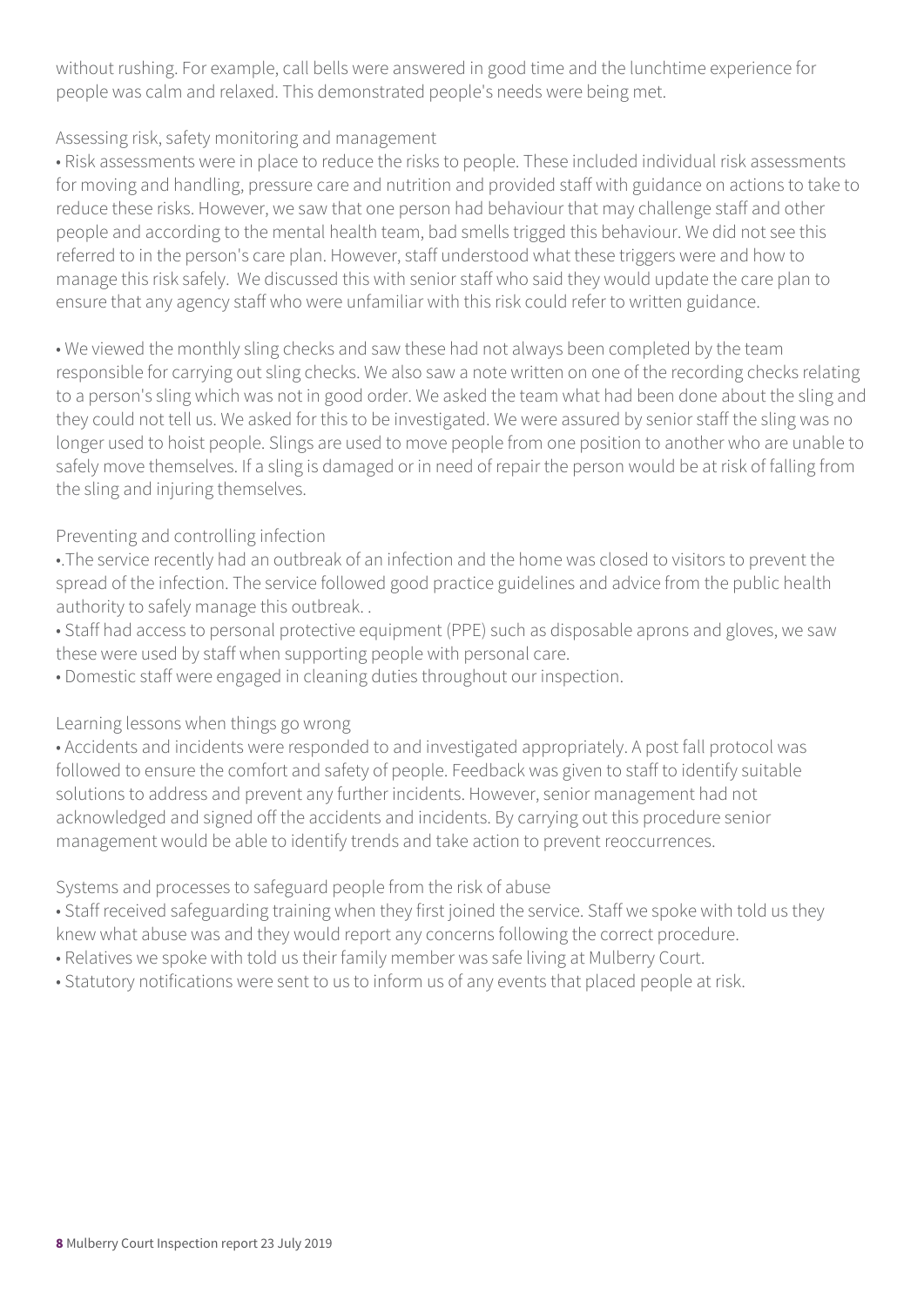### Is the service effective?

# Our findings

At our last inspection the provider had failed to ensure people received an adequate oral fluid intake. This was a breach of regulation 14 (Meeting hydration needs) of the Health and Social Care Act 2008 (Regulated Activities) Regulations 2014. At this inspection we found improvements had been made and the provider was no longer in breach of this regulation.

Effective – this means we looked for evidence that people's care, treatment and support achieved good outcomes and promoted a good quality of life, based on best available evidence

The effectiveness of people's care, treatment and support did not always achieve good outcomes or was inconsistent. Regulations may or may not have been met.

Staff support: induction, training, skills and experience

• We found that the provider failed to ensure all staff had received updates in their training and to ensure staff had received regular supervisions and appraisals. Several members of staff had not received refresher training in fire safety, food safety and manual handling. This meant people may not be receiving support from staff based on the most current best practice guidance, thereby placing them at risk of harm. However, on the second day of our inspection we saw the deputy manager had arranged for this training to take place.

• From the records and speaking with staff, and the interim manager it was unclear whether all staff administering medicines to people had had their medicine competencies checked within the timescales identified by the provider as a requirement. This may put people at risk if staff had not been assessed for their competence in administering medicines to people safely.

- •. We discussed this with the regional manager and the interim manager during our feedback and they told us they would take action to address this.
- Regular supervisions are important to ensure staff feel supported to enable any development needs to be identified and addressed to improve the quality of care people receive.

Failure to ensure staff were supervised, skilled and had training to meet people's needs was a breach of Regulation 18 of the Health and Social Care Act 2008 (Regulated Activities) Regulations 2014.

Assessing people's needs and choices; delivering care in line with standards, guidance and the law

• Assessments of people's needs were in place, and care and support were reviewed regularly and updated when required.

• People and their families had completed a life history this included information about choices and preferences. We saw one person was offered specific food due to their culture.

Supporting people to eat and drink enough to maintain a balanced diet

• Care plans detailed information about people's dietary needs and included information about people who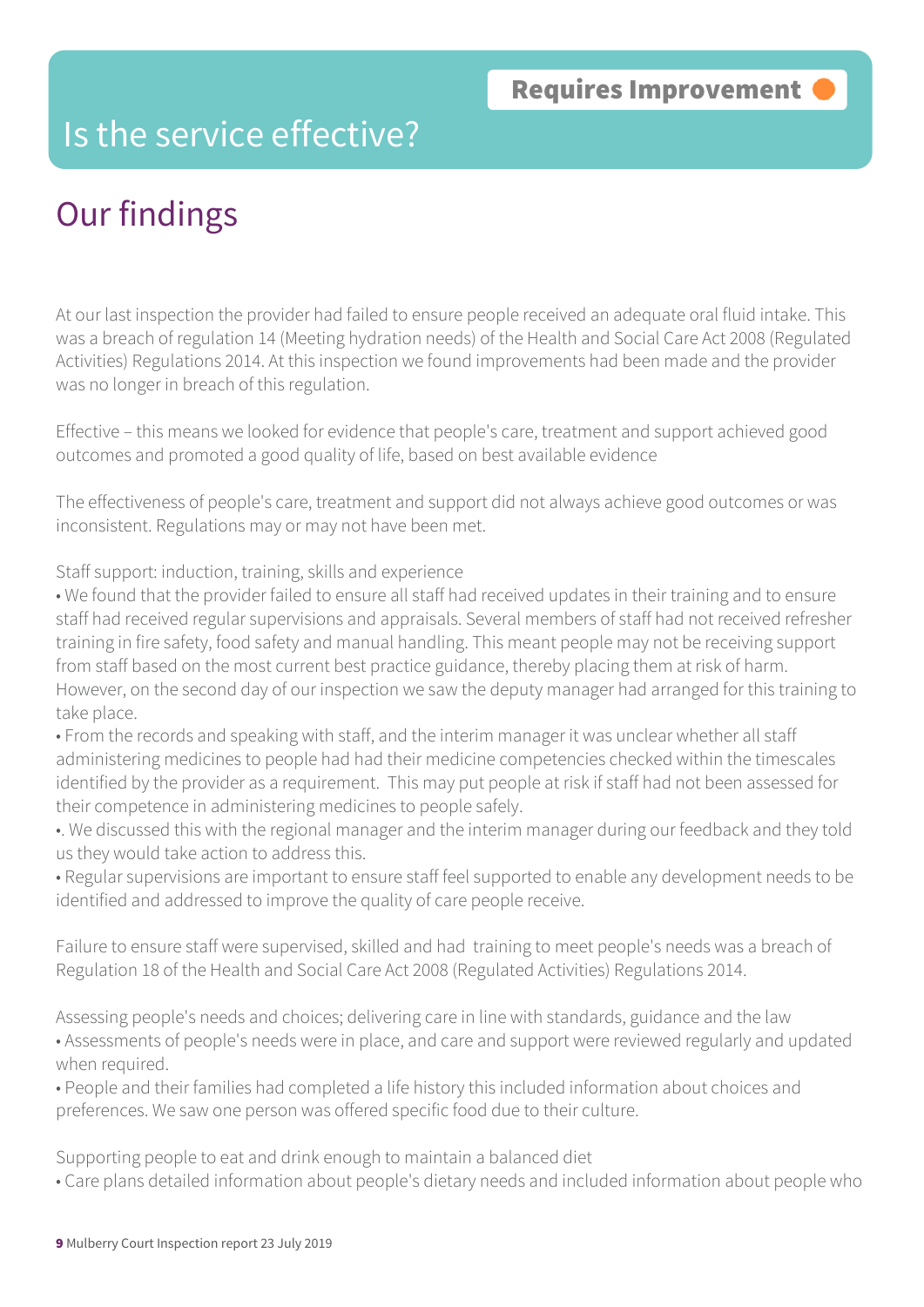required fortified or modified food.

• The chef we spoke with during our inspection had a good understanding how to support people who needed a specific diet due to swallowing difficulties. Information about dietary requirements was displayed in the kitchen.

• We saw that referrals were made to Speech and Language Therapists (SALT) when required.

• Our observations of meal time demonstrated staff were patient and spent sufficient time with people to encourage them to finish their meal.

• Snacks and drinks were available throughout the day.

Staff working with other agencies to provide consistent, effective, timely care. Supporting people to live healthier lives, access healthcare services and support

• Staff worked together as a team. One member of staff told us, "Although there have been several changes in management the 'core group' are still here. We all support each other." We saw evidence of this throughout our inspection.

• Where people required support from other healthcare professionals such as GPs and community nurses' referrals were made, and advice was incorporated into the support people received.

Adapting service, design, decoration to meet people's needs

• The service was designed to meet people's needs. We saw the corridors were themed. For example, one area was designed to look like a garden and had plants and a bird watching area.

• People had memory information on their bedroom doors to enable them to recognise their rooms. There was a quiet area for people to sit and the corridors were tastefully decorated. We were told the upstairs lounge was due to be refurbished.

Ensuring consent to care and treatment in line with law and guidance

The Mental Capacity Act 2005 (MCA) provides a legal framework for making particular decisions on behalf of people who may lack the mental capacity to do so for themselves. The Act requires that, as far as possible, people make their own decisions and are helped to do so when needed. When they lack mental capacity to take particular decisions, any made on their behalf must be in their best interests and as least restrictive as possible.

People can only be deprived of their liberty to receive care and treatment with appropriate legal authority. In care homes, and some hospitals, this is usually through MCA application procedures called the Deprivation of Liberty Safeguards (DoLS).

We checked whether the service was working within the principles of the MCA, whether any restrictions on people's liberty had been authorised and whether any conditions on such authorisations were being met.

• We saw where people met the criteria for a DoLS for not being free to leave the premises unaided, they did not have current authorisations in place. This meant people were being deprived of their liberty unlawfully. We saw three people's DoLS had expired and re-applications had not been submitted in time before the current application had expired.

• For example, one person's DoLs expired on 27 April 2018 and had not been re-applied for until 13 December 2018.

• We saw a letter from the local authority stating 'as a provider the safeguarding team must receive the application no less than 21 days prior to the end of the current authorisation. If it is found the deprivation of liberty is still occurring after the authorisation ends you will be accountable for the unlawful deprivation'.

• We discussed this with the deputy manager and they told us due to the instability of management things have been missed. We spoke with the interim manager who told us they will would be addressing this as a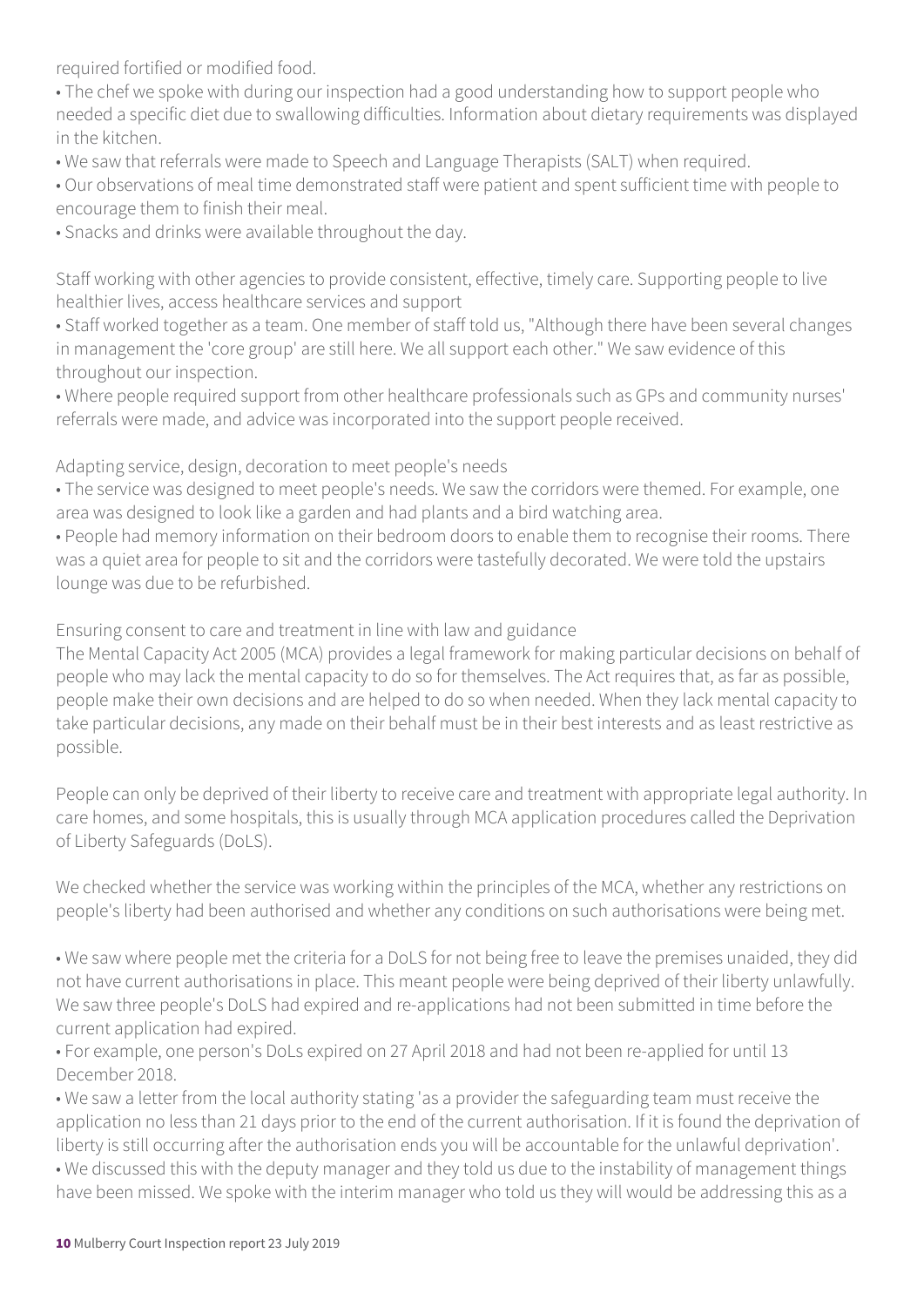priority.

People being deprived of their liberty unlawfully was a breach of Regulation 13 (5) of the Health and Social Care Act 2008 (Regulated Activities) Regulations 2014.

•Staff obtained consent for people's care and support. Staff had a good understanding of the principles, of the MCA and people were supported wherever possible to make their own decisions.

•When people could not make a decision, staff completed a mental capacity assessment and the best interest decision making process was followed and documented.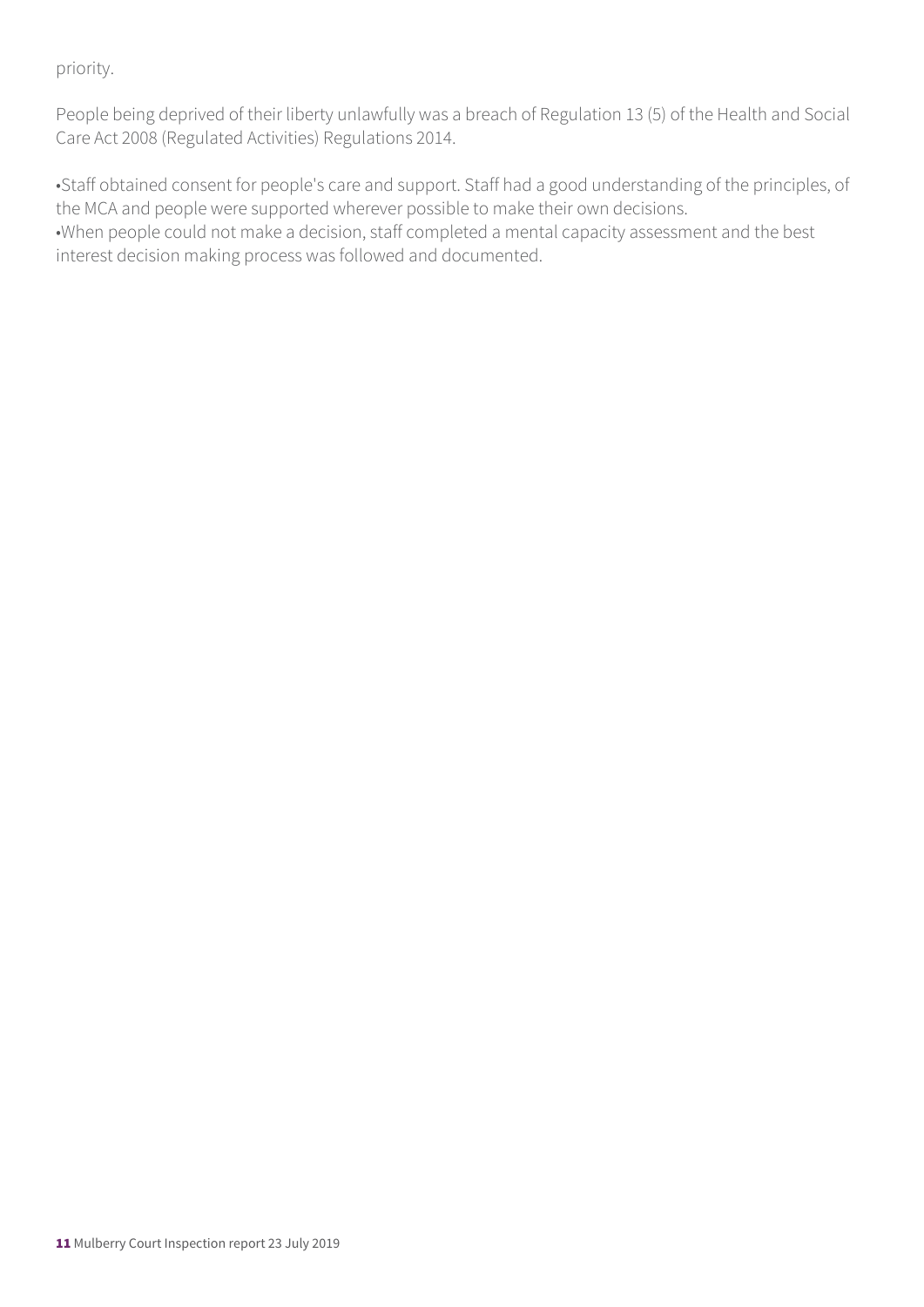### Is the service caring?

### Our findings

Caring – this means we looked for evidence that the service involved people and treated them with compassion, kindness, dignity and respect.

At the last inspection this key question was rated as good. At this inspection this key question has remained the same good.

People were supported and treated with dignity and respect; and involved as partners in their care.

Ensuring people are well treated and supported; respecting equality and diversity

• Relatives we spoke with were positive about the care and support their family member received. One relative told us "They [staff] are very good, and mother has settled in well, she has more activities here, the staff are all very kind and welcoming." Another relative commented, "We went through it at the beginning, but it's all settled down now, [my family member] eats better here than at home and we can visit any time." • Staff spoke positively about the people they supported and told us, "We treat them like a member of our family." We observed positive interactions between people and staff.

• We looked at how the service complied with the Equality Act 2010 and how the service ensured people were protected from discrimination because of any characteristics that are protected under the legislation. Staff gave us examples of how consideration was given to people's individual, religious and cultural needs. For example, one person had visits from their church and attended Bible groups.

Supporting people to express their views and be involved in making decisions about their care • We saw that people were given choice in their daily lives. Care records indicated that people had been involved in the assessment and planning of their care. Where required people and those important to them were involved in reviewing and updating their care.

• One relative told us how staff will always 'pop in' and chat to their family member even though they (staff) are always busy.

Respecting and promoting people's privacy, dignity and independence

• We saw staff respected people's privacy and dignity. We observed staff knocking on people's bedroom doors before entering and people were discretely supported when receiving personal care.

• The service promoted dignity in care and staff attended training in dementia awareness.

• People were supported to be as independent as possible. We saw specialist equipment was provided to enable this. For example, we saw one person had a specific chair on order that would enable them to join in group activities.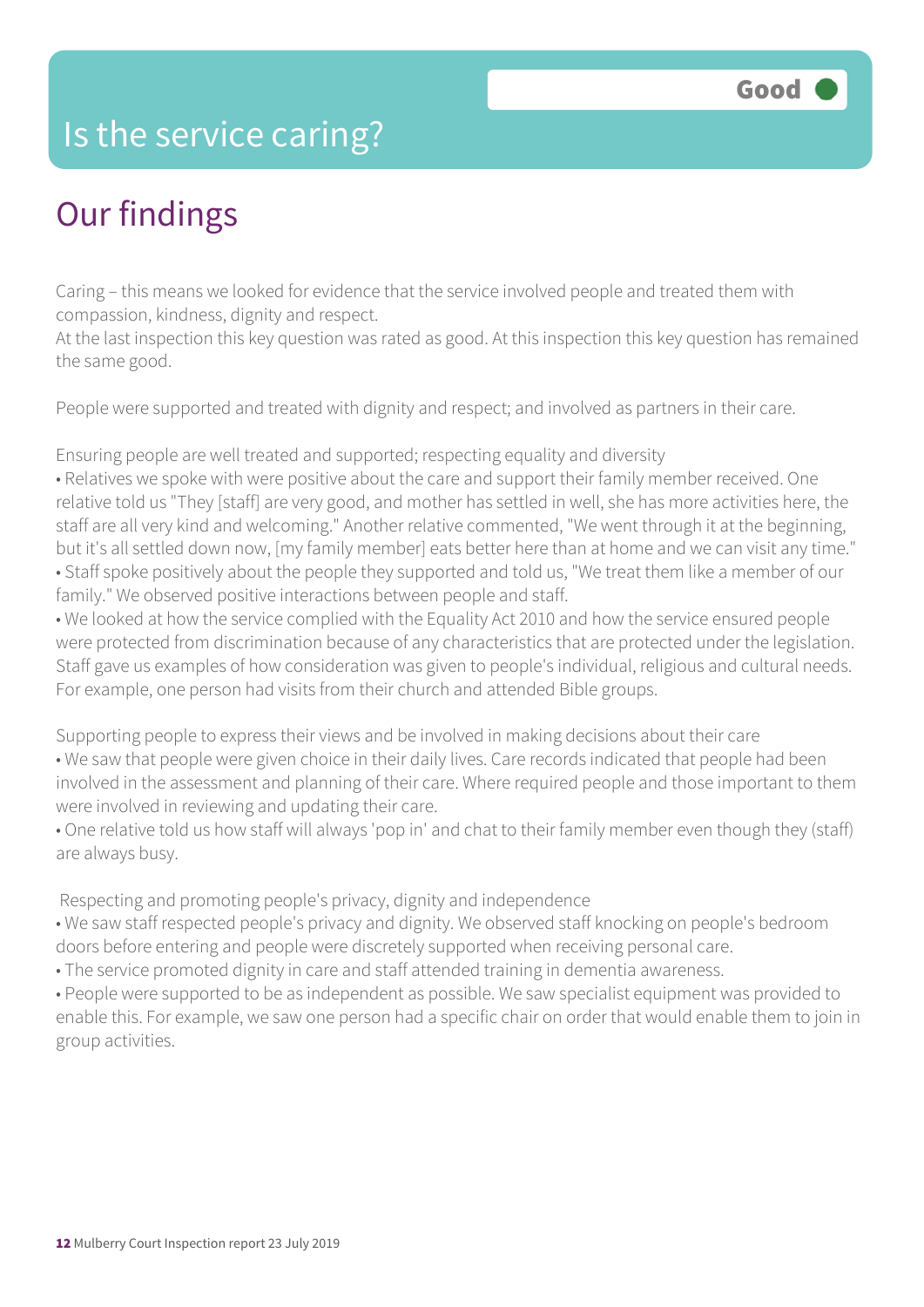### Is the service responsive?

# Our findings

Responsive - this means we looked for evidence that the service met people's needs. At the last inspection this key question was rated as good. At this inspection this key question has remained the same good.

People's needs were met through good organisation and delivery.

Planning personalised care to meet people's needs, preferences, interests and give them choice and control • We observed that staff had a good knowledge of people and knew how to support them.

• Relatives told us they had been involved in care planning and told us staff knew their family member well. We spoke with one relative and they told us staff were very patient with their family member and although they (family member) had not lived at Mulberry Court very long staff seemed to know how to respond to them well.

• We spoke with the person who had recently moved into the home and they told us they were happy and liked their new home.

• The provider was meeting the requirements of the accessible information standard. Staff assessed any needs people had in relation to their ability to communicate with others. For example, in one care plan we saw staff had recorded, 'eye sight is fair, but requires support to identify small items' and '[name] has poor hearing and environmental factors need to be taken into account'. In addition, we saw pictorial versions of information was displayed on notice boards for people who had difficulty in reading print.

• The service had a wide range of activities available for people to engage in. The service encouraged people to take active roles in their community. For example, communities visiting the service including a local parish church, local cub scouts, primary schools and the pharmacy to enable people to buy gifts and cosmetics.

• Visits to cinemas, local shops, theatres and pubs were also available for people to attend.

Improving care quality in response to complaints or concerns

• The service recognised that feedback in the form of complaints concerns comments provided an opportunity to improve the service.

• We saw complaints were responded to appropriately. There was one open complaint at the time of our inspection.

• Relatives told us they knew how to make a complaint. People and their families were provided with information on how to make a complaint in a format appropriate to their individual needs. In addition, advice about independent advocacy services was available where required.

#### End of life care and support

• At the time of our inspection the service was not caring for anyone at the end of their life. However, we were told the service had previously supported people during this time. Advice and support was provided to the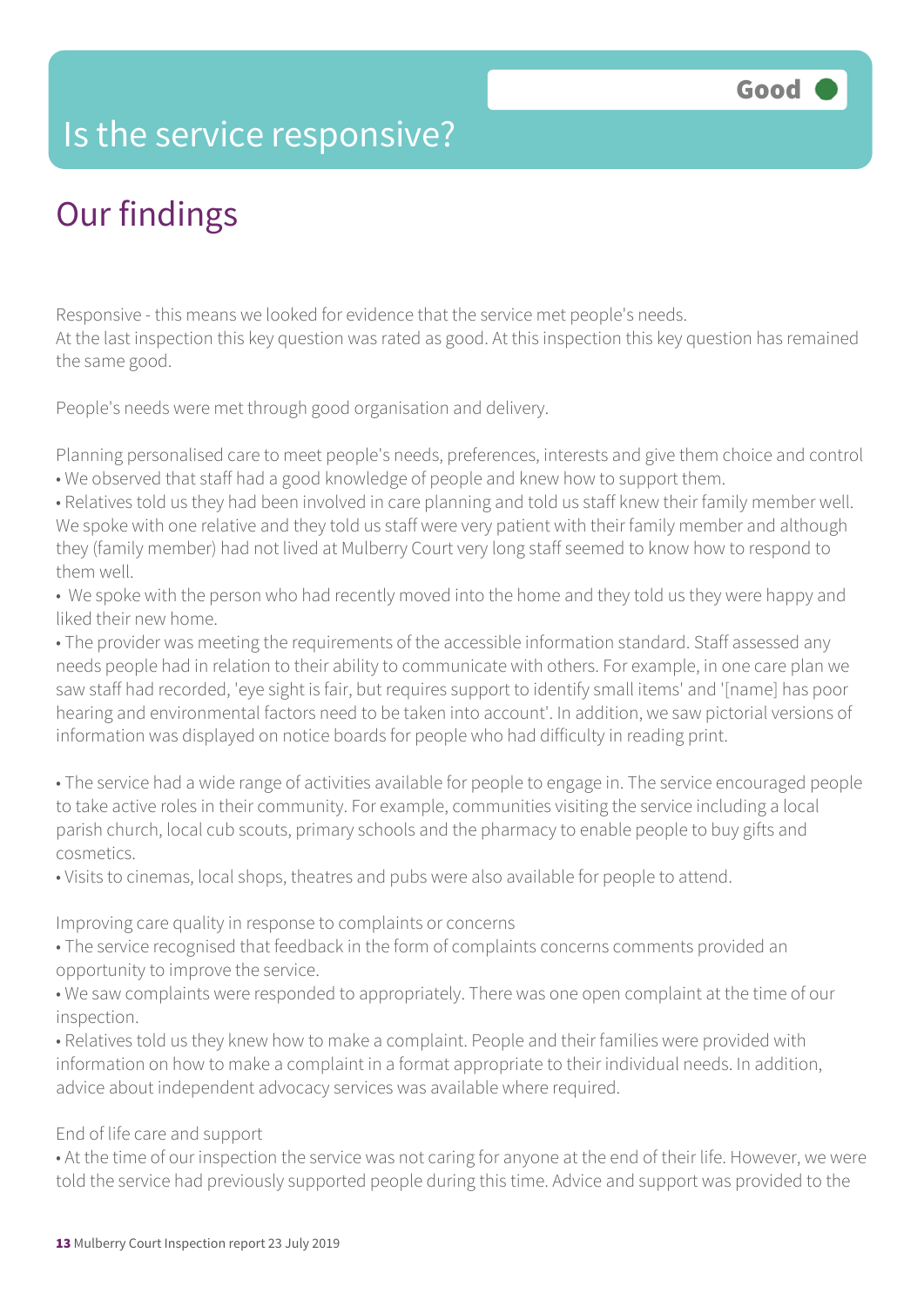service from other agencies such as the palliative care nursing team. We saw people's end of life wishes were documented in their care plan.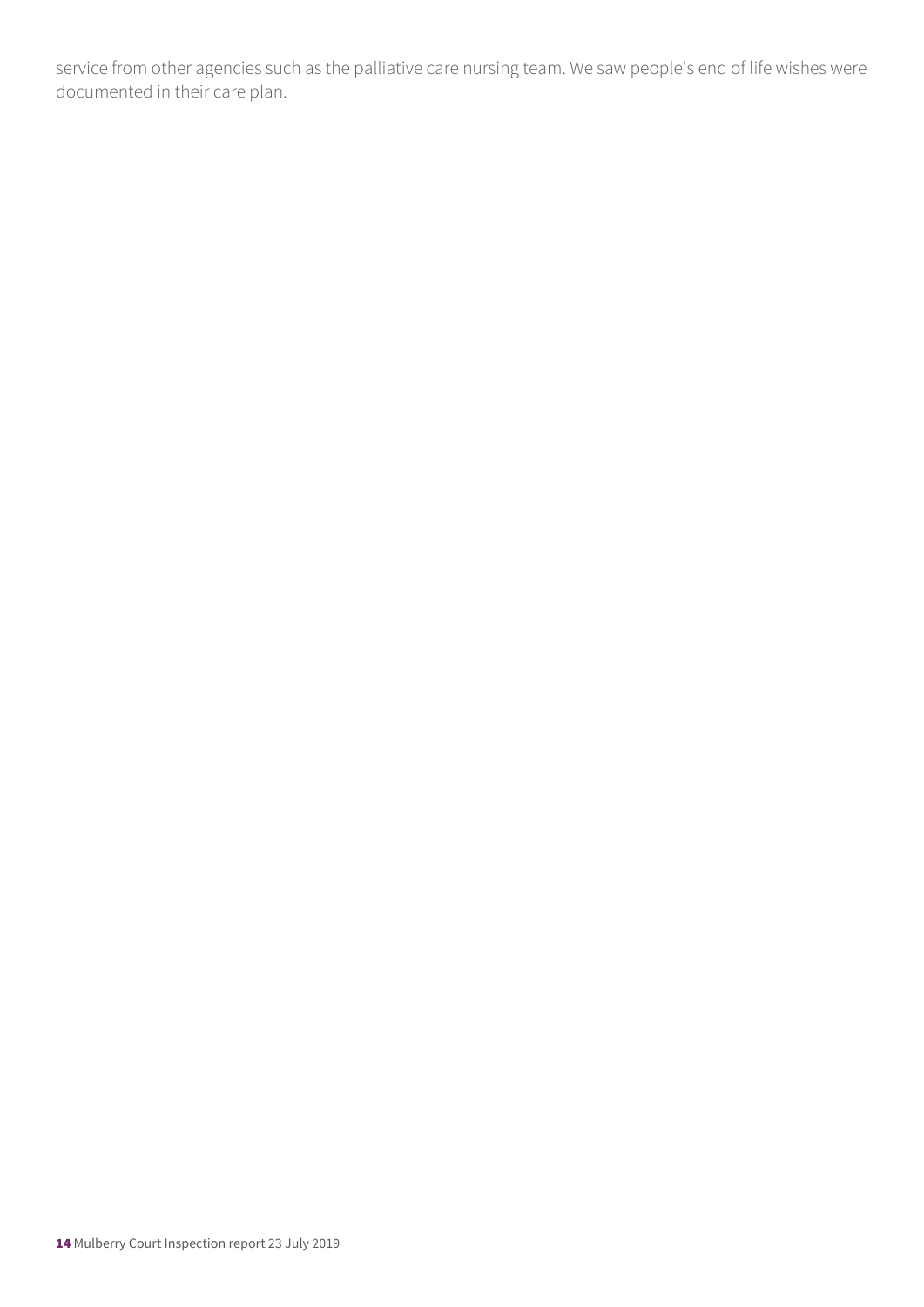### Is the service well-led?

# Our findings

Well-Led – this means we looked for evidence that service leadership, management and governance assured high-quality, person-centred care; supported learning and innovation; and promoted an open, fair culture. At the last inspection this key question was rated as requires improvement. At this inspection this key question has remained the same requires improvement.

Service management and leadership was inconsistent. Leaders and the culture they created did not always support the delivery of high-quality, person-centred care. Some regulations may or may not have been met.

Managers and staff being clear about their roles, and understanding quality performance, risks and regulatory requirements

• There had been five changes in management since our last inspection. This had led to inconsistencies in the running and the management of the service. Comments from staff were. "We are feeling deflated with management, but we are all pulling together", "Meetings are not taking place as they should be due to management", "There is no support from above I have already handed my notice in." We could see throughout our three-day inspection staff worked tirelessly to meet the needs of people they were supporting, this was in addition to completing essential paperwork. All staff we spoke with were very positive about the interim manager who we were told following our inspection would be applying to become the new registered manager.

• The interim manager was committed to driving improvements at the service and was receptive to our comments and feedback.

• Audits were the responsibility of the management and due to the instability of management at the service audits had either not been completed or had failed to identify the issues we found during our inspection. For example, audits had not identified lack of stock of medicines, current and up to date authorisations for Deprivation of Liberty Safeguards, regular supervisions with staff, ensuring equipment checks had been carried out and ensuring staff were up to date with their training. This meant people were at risk of receiving unsafe care and treatment.

Not operating effective systems and processes to assess monitor and improve the quality and safety of the service was a breach of Regulation 17 of the Health and Social Care Act 2008 (Regulated Activities) Regulations 2014.

Planning and promoting person-centred, high-quality care and support with openness; and how the provider understands and acts on their duty of candour responsibility

• The deputy manager had managed the service in the absence of a registered manager and understood and acted on their duty of candour responsibility.

• Statutory notifications about accidents, incidents and safeguarding concerns were being sent to CQC as required.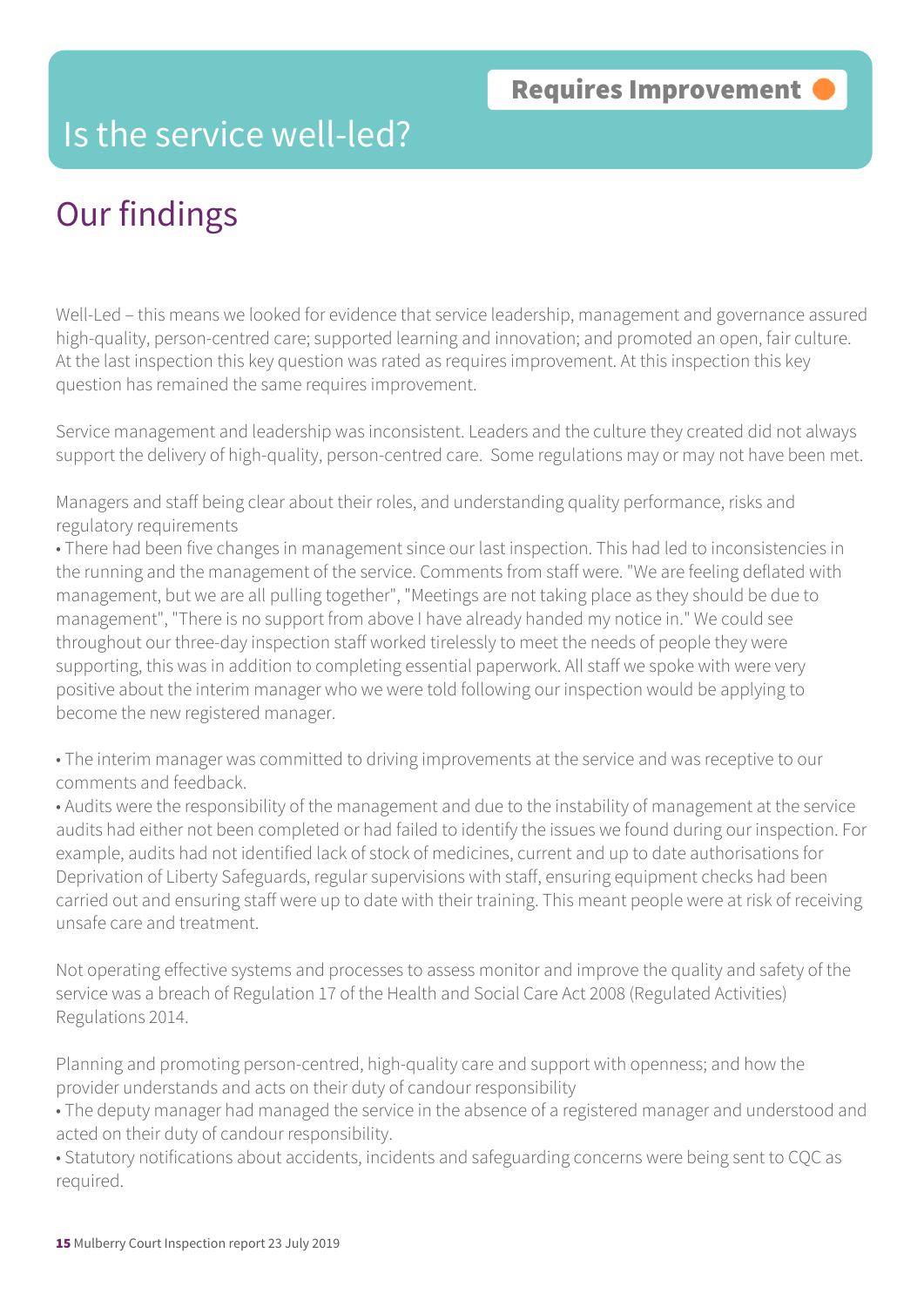• Staff told us although they did not have regular supervisions due to management issues they all supported each other. We saw this clearly during our inspection when nothing was too much trouble, staff responded to our requests in collecting documents and records we requested, and all staff were open and honest with us about the challenges that they had faced over recent months.

• Families reported they were not sure who the manager was but told us it had not made any negative impact to the care and support their family member received.

Engaging and involving people using the service, the public and staff, fully considering their equality characteristics

• Staff meetings and these as an opportunity for staff engagement and the provision of feedback about the service had not been taking place on a regular basis due to inconsistent management. However, we saw the deputy manager continued to have morning meetings with each head of department. This ensured care staff were aware of any changes to care or important information about the service.

• We were told residents meetings were taking place periodically. However, during our inspection we were not provided with any evidence to confirm this. The interim manager was keen to ensure residents and family meetings were planned regularly going forward.

#### Continuous learning and improving care

• Accidents and incidents were recorded; information relating to the incident was followed up and what steps had been taken following the incident were documented by care staff. However, the accidents and incidents had not been signed off by senior management to indicate they had reviewed them and used this information to identify any possible trends to enable them to take preventative measures across the service. .

Working in partnership with others

• The service had good relationships with professionals such as the local GP, Community nurses and physiotherapists. Referrals were made via the individual person's GP. In addition, regular visits from the optician and the podiatrist were available when required.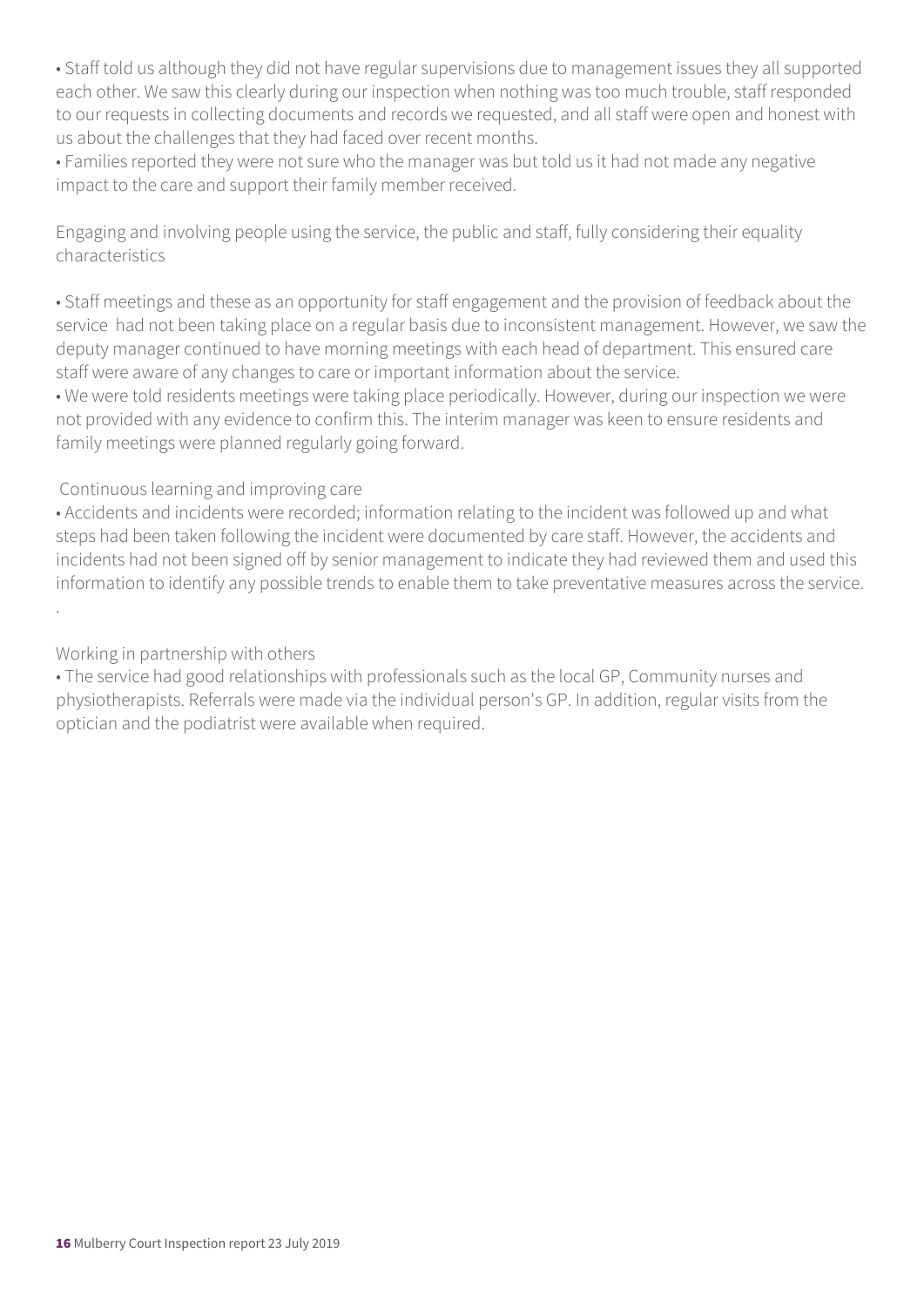### Action we have told the provider to take

The table below shows where regulations were not being met and we have asked the provider to send us a report that says what action they are going to take.We will check that this action is taken by the provider.

| Regulated activity                                                | Regulation                                                                                                                                                                                                                     |
|-------------------------------------------------------------------|--------------------------------------------------------------------------------------------------------------------------------------------------------------------------------------------------------------------------------|
| Accommodation for persons who require nursing or<br>personal care | Regulation 12 HSCA RA Regulations 2014 Safe<br>care and treatment                                                                                                                                                              |
|                                                                   | The provider had not ensured there were<br>sufficient quantities of medicines available to<br>ensure the safety of service users and to meet<br>their needs.                                                                   |
| Regulated activity                                                | Regulation                                                                                                                                                                                                                     |
| Accommodation for persons who require nursing or<br>personal care | Regulation 13 HSCA RA Regulations 2014<br>Safeguarding service users from abuse and<br>improper treatment                                                                                                                      |
|                                                                   | Service users were deprived of their liberty of<br>receiving care and treatment without lawful<br>authority.                                                                                                                   |
| Regulated activity                                                | Regulation                                                                                                                                                                                                                     |
| Accommodation for persons who require nursing or<br>personal care | Regulation 17 HSCA RA Regulations 2014 Good                                                                                                                                                                                    |
|                                                                   | governance                                                                                                                                                                                                                     |
|                                                                   | The provider did not have effective systems and<br>processes in place such as regular audits to<br>assess monitor and improve the quality and<br>safety of the service.                                                        |
| Regulated activity                                                | <b>Regulation</b>                                                                                                                                                                                                              |
| Accommodation for persons who require nursing or<br>personal care | Regulation 18 HSCA RA Regulations 2014 Staffing                                                                                                                                                                                |
|                                                                   | Staff were not supported to undertake training,<br>learning and development to enable them to<br>fulfil the requirements of their role.<br>Staff did not receive appropriate ongoing<br>supervision in their role to make sure |